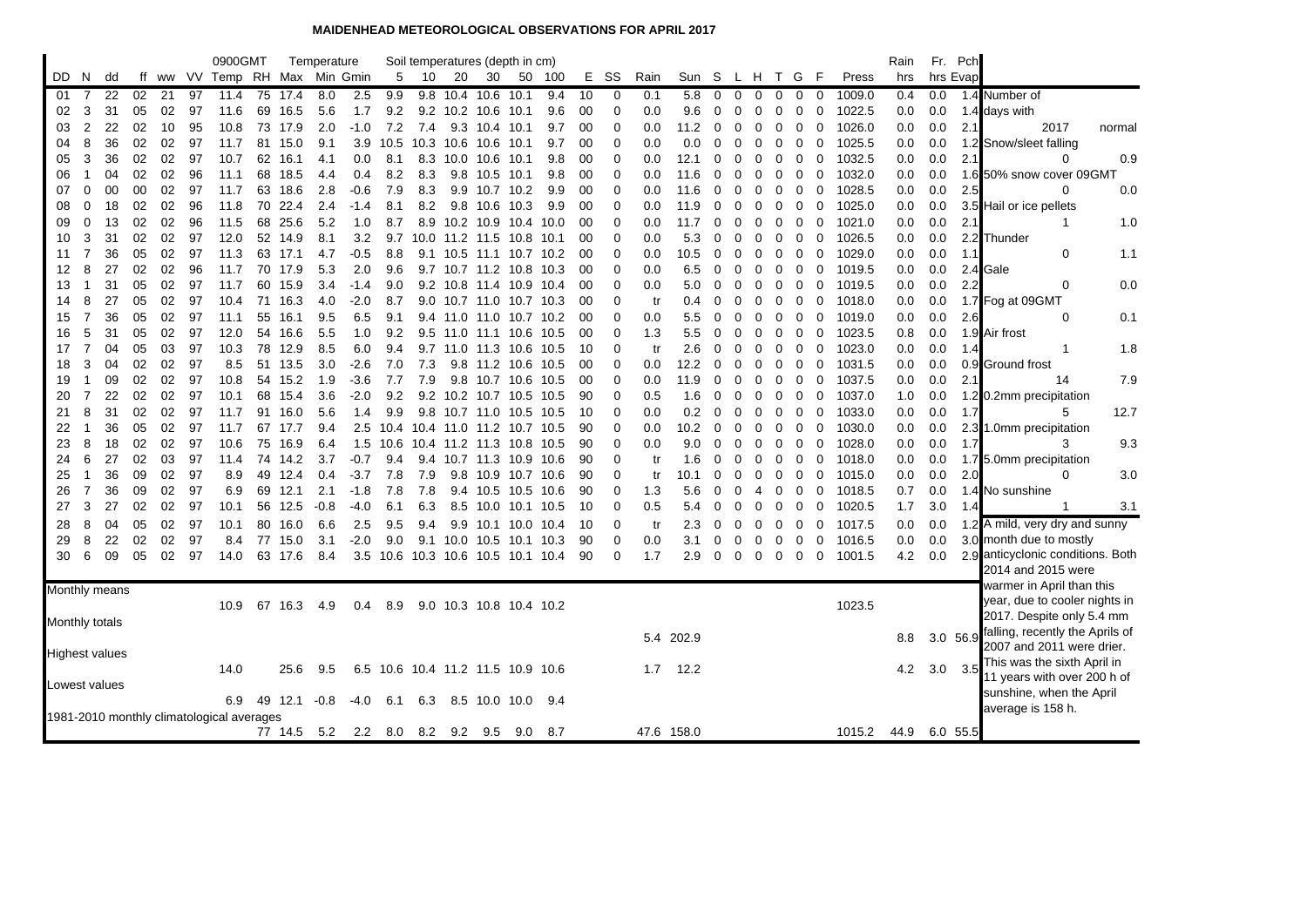| Key                |                                                                                            |    |                                                                                                                                  |   |                         |     |                                       |                                         |                     |  |  |  |  |  |  |
|--------------------|--------------------------------------------------------------------------------------------|----|----------------------------------------------------------------------------------------------------------------------------------|---|-------------------------|-----|---------------------------------------|-----------------------------------------|---------------------|--|--|--|--|--|--|
| DD:                | date                                                                                       |    |                                                                                                                                  |   |                         |     |                                       |                                         |                     |  |  |  |  |  |  |
|                    | 07GMT observations                                                                         |    |                                                                                                                                  |   |                         |     |                                       |                                         |                     |  |  |  |  |  |  |
|                    | N                                                                                          |    | cloud cover (oktas, 9=obscured)                                                                                                  |   |                         | dd  | wind direction (degrees/10)           |                                         |                     |  |  |  |  |  |  |
|                    | ff                                                                                         |    | wind speed (knots)                                                                                                               |   |                         |     |                                       |                                         |                     |  |  |  |  |  |  |
|                    | <b>WW</b>                                                                                  |    | present weather code                                                                                                             |   |                         |     |                                       |                                         |                     |  |  |  |  |  |  |
|                    |                                                                                            |    | cloud decreasing                                                                                                                 |   |                         | 25  |                                       | recent rain shower                      |                     |  |  |  |  |  |  |
|                    | sky not changing<br>2                                                                      |    |                                                                                                                                  |   |                         |     |                                       | fog patches                             |                     |  |  |  |  |  |  |
|                    |                                                                                            | 3  | cloud increasing                                                                                                                 |   |                         | 61  | continuous slight rain                |                                         |                     |  |  |  |  |  |  |
|                    |                                                                                            | 10 | mist                                                                                                                             |   |                         | 80  | light rain shower                     |                                         |                     |  |  |  |  |  |  |
|                    |                                                                                            | 21 | recent rain                                                                                                                      |   |                         | 81  | moderate rain shower                  |                                         |                     |  |  |  |  |  |  |
|                    | visibility (00-50 metres/100, 94 very poor, 95 poor, 96 moderate, 97 good)<br>VV.          |    |                                                                                                                                  |   |                         |     |                                       |                                         |                     |  |  |  |  |  |  |
|                    | Soil temperatures are for 0700GMT beneath bare soil (5, 10, 20cm) or grass (30, 50, 100cm) |    |                                                                                                                                  |   |                         |     |                                       |                                         |                     |  |  |  |  |  |  |
| 09GMT observations |                                                                                            |    |                                                                                                                                  |   |                         |     |                                       |                                         |                     |  |  |  |  |  |  |
|                    | Temp                                                                                       |    | temperature (degC)                                                                                                               |   |                         | RH  | relative humidity (%)                 |                                         |                     |  |  |  |  |  |  |
|                    | Е                                                                                          |    | state of ground (X1 slight snow, 10 moist, 20 wet, 90 cracked)                                                                   |   |                         | SS  | snow depth (cm)                       |                                         |                     |  |  |  |  |  |  |
|                    | Press                                                                                      |    | air pressure (mb)                                                                                                                |   |                         |     |                                       |                                         |                     |  |  |  |  |  |  |
| 24 hour readings   |                                                                                            |    |                                                                                                                                  |   |                         |     |                                       |                                         |                     |  |  |  |  |  |  |
|                    | Max<br>Gmin<br>Sun<br>Fr. Hrs                                                              |    | maximum temperature (degC) beginning 09GMT                                                                                       |   |                         | Min |                                       | minimum temperature (degC) ending 09GMT |                     |  |  |  |  |  |  |
|                    |                                                                                            |    | grass minimum temperature (degC) ending 09GMT                                                                                    |   | Rain                    |     | precipitation beginning 09GMT         |                                         |                     |  |  |  |  |  |  |
|                    |                                                                                            |    | sunshine (hours) sunrise-sunset                                                                                                  |   | Rain hrs                |     | hours of rainfall (>0.1mm/h) 09-09GMT |                                         |                     |  |  |  |  |  |  |
|                    |                                                                                            |    | hours of air frost (00-24GMT)                                                                                                    |   |                         |     | Pch Evap                              | Piche evaporation (ml) beginning 09GMT  |                     |  |  |  |  |  |  |
| Days with          |                                                                                            |    |                                                                                                                                  |   |                         |     |                                       |                                         |                     |  |  |  |  |  |  |
|                    | S                                                                                          |    | snow(5) or sleet(1) falling                                                                                                      |   | 50% snow cover at 09GMT |     |                                       | H                                       | hail or ice pellets |  |  |  |  |  |  |
|                    |                                                                                            |    | thunder heard<br>the contract of the contract of the contract of the contract of the contract of the contract of the contract of | G | gale<br>$\cdots$        |     |                                       |                                         | fog at 09GMT        |  |  |  |  |  |  |

This information (and data for earlier months) is also available at http://www.met.rdg.ac.uk/~brugge